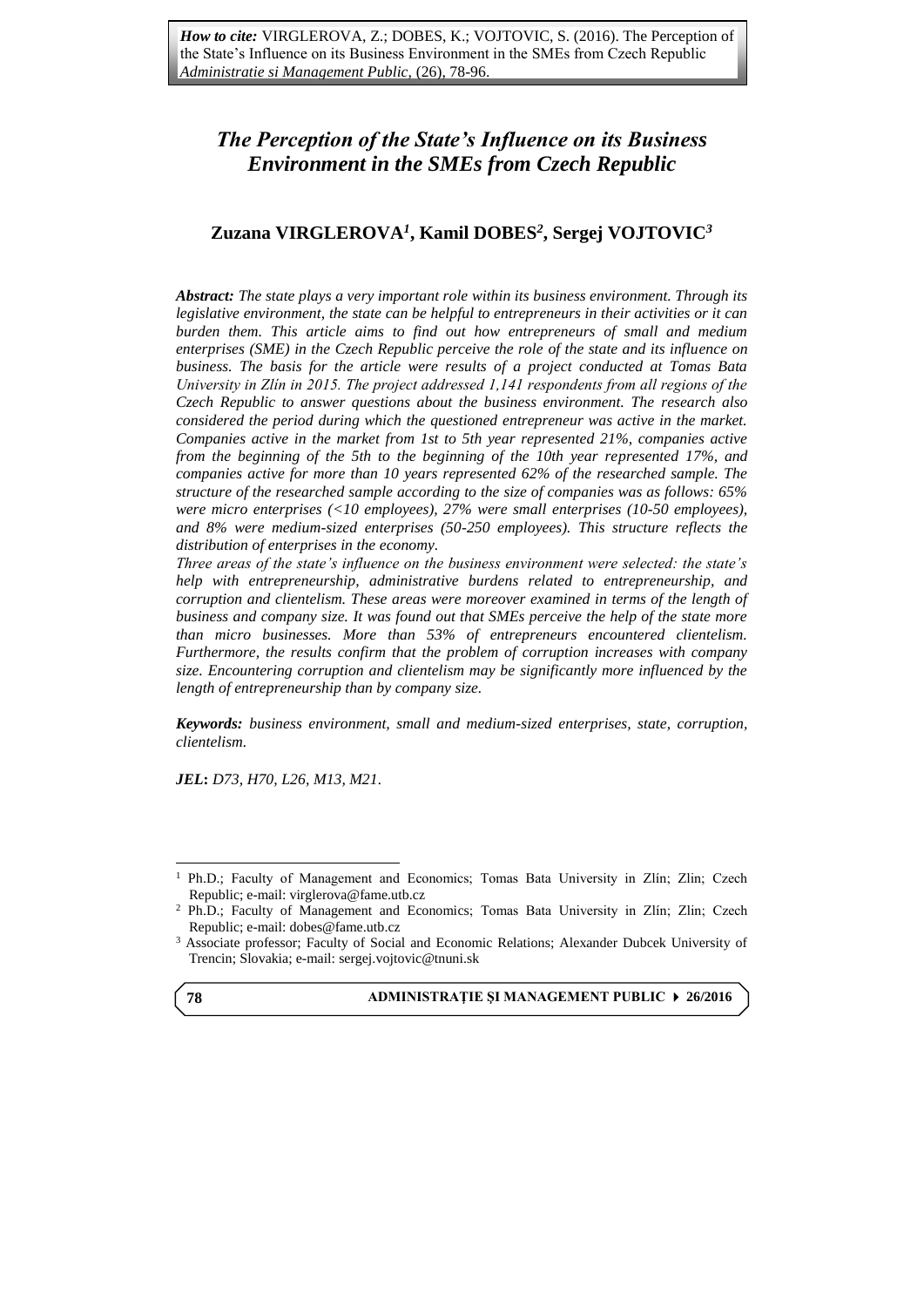## **Introduction**

It is possible to define several key areas which have a vital impact on business subjects within the business environment. The business environment can include factors such as: laws and government activities, clients, suppliers, competition, improvements in technology, banks, risks, and so on. One of the most important aspects is the role of the state. It is the state who sets conditions for entrepreneurship and can by its activities support businesses or make entrepreneurship difficult.

Business activities are determined by the business environment of the company which forces it to use a specific method of behavior and to choose specific business aims and ways how to achieve them. The social, legal and political environment, which are created by state, play an important role. The positive perception could stimulate financial performance of the companies and can accelerate the positive influence of them on society. (Belás et al., 2015a, b)

According to Kuzmišin (2009), the improvement of business conditions, support of entrepreneurial spirit, flexible labor markets, company and worker adaptability, investments into education and science, research, and innovations, market access, and secure supply of energy – are permanent challenges for all players in the business environment.

A research focusing on SMEs in the Czech Republic was conducted. SMEs were selected because they have a very important role in the world economy and society and they are more resistant to economic crises (Havierniková, Srovnalíková, 2014). As Mathur (2011) states, SMEs play essential role financing welfare of local communities as well as the cultural and sports life in the regions. The loss of an SME as a sponsor or patron due to its crisis makes a substantial effect on the existing social structures. In line with that Henderson and Weiler (2010) state that SME's could be characterised as the most important catalyst for economic growth. 99 % of all companies are from the SME segment in the European Union and the USA (Bhaird, 2010).

The aim of this article is to examine the influence of selected factors (length of the business and size of the company) on the differences in perception of state role in business environment in segment of SMEs in Czech Republic (Belas et al, 2015).There will be identified three analyzed areas – the perception of the state's help to entrepreneurs, perception of administrative burden in relation to entrepreneurship, and corruption and clientelism.

While there can be deficiencies in the institutional framework anywhere, it is normally argued that problems are especially serious in less developed economies. The literature has concentrated on the weaknesses in the rule of law, high levels of state regulation, and corruption (La Porta et al., 1999; Djankov et al., 2002). Estrin et al (2013) confirmed that high growth entrepreneurship will be crowded out by government activism.

**ADMINISTRATION AND PUBLIC MANAGEMENT 26/2016**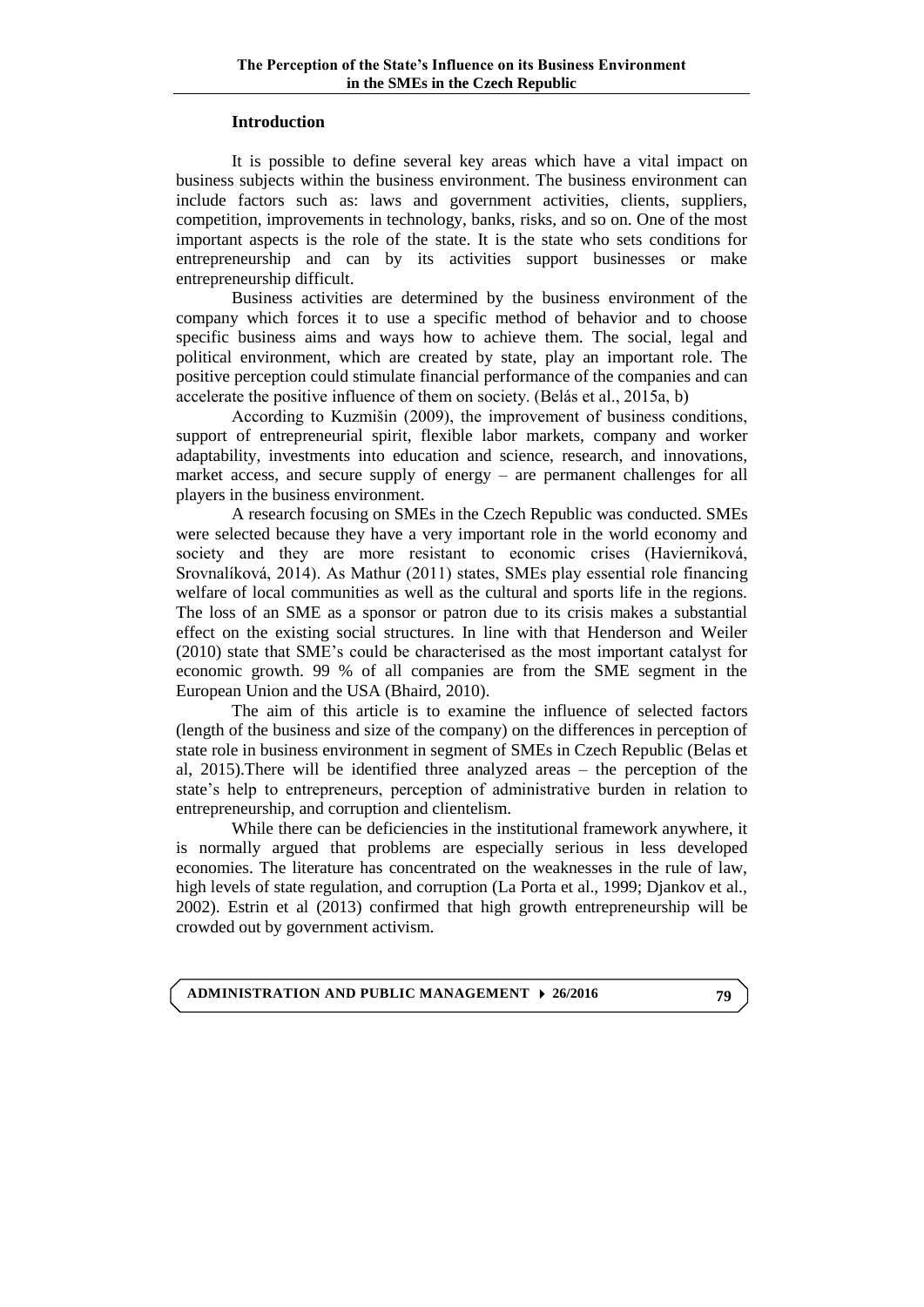Greater government activism also requires higher state revenues, and is associated with more extensive welfare system. These are likely significantly to influence both the opportunity cost and the net financial return to high growth entrepreneurship, affecting it relatively more seriously than entrepreneurship as a whole. (Henrekson, 2007).

## **The state's role in the business environment**

The business environment is influenced by many factors. One of the most important, though, is the state as it determines the country's legislative environment. Through many stimulations, the state can help entrepreneurship or, conversely, create barriers to make it difficult for new businesses to enter entrepreneurship, or to set conditions hindering business activities. Gallup Organization (2007) emphasizes that nearly half of SME in EU consider themselves as operating in an over-regulated environment and detect administrative regulations as the most important business constraint. What aggravates this situation is the scarce awareness, absence of information and time to take advantage of existing support. In addition, Ghobadian and Galler (1996) refer that SME are usually skeptical of outside help. In this respect, businesses have to undertake many risks. It was uncovered by previous research by Kozubíková et al. (2015) that the most significant business risk in the SME segment is a market risk, which led to significant changes in the performance of these companies. Further results of the research show the importance of financial risk and ascertaining that the ability of entrepreneurs to manage financial risks was confirmed by only 28.5% of the surveyed entrepreneurs. (Virglerová et al, 2016).

According to Taraba et al. (2015) is also possible to transfer financial risk to suppliers by way of establishing contractual prices and conditions of fines in the case of contract conditions violation. If the risk occurs, it is possible (e.g. in terms of non-compliance) the associated costs will be refund by the supplier.

Parker (2007) offers an overview of the way in which the various aspects of excessive business regulation impose costs on entrepreneurs and hamper entrepreneurial activity. Greater government spending may provide resources to maintain strong institutions and thereby reduce barriers to entrepreneurial entry such as weak property rights as well as eliminating some of the incentives for corruption by ill-paid officials. However, it can also create major new barriers to entrepreneurship development; for example, a greater level of state expenditure implies weaker budget constraints on government spending. This is likely to create conditions under which non-welfare-related, political motives begin to dominate in government activity, hampering productive entrepreneurship (Hodler, 2009).

Also economic environment has huge impact on business environment.(Androniceanu, 2011).While the annual GDP growth fluctuates around zero, companies are likely to work hard to make a profit and try to cut costs while surviving on the market. Therefore all other activities (such as measuring the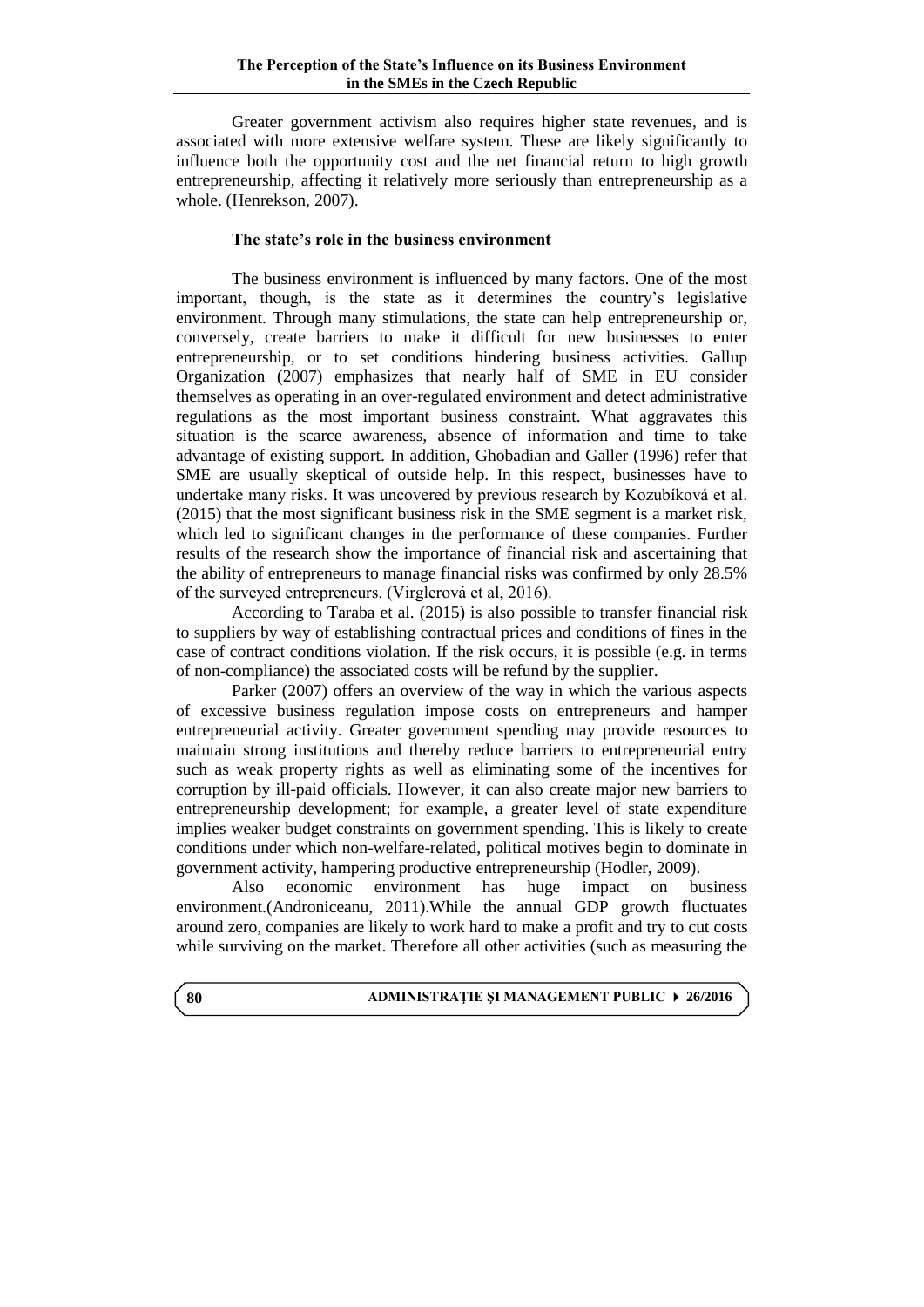economic effects of design) are considered to be minor. (Kramoliš, 2015). Not only economic environment also better institutional environment can significantly improve SME access to financing. It is not necessarily true that the entry of foreign banks will help domestic firms find access to credit. Therefore, governments in emerging markets may need to be more cautious when encouraging foreign investment in the banking industry. Greater institutional and economic development can substantially alleviate the difficulties SMEs face with respect to financing (Dong at al, 2014). Aterido et al. (2009), Krajňáková et al. (2015), Demirgüç-Kunt et al. (2006), Laeven and Woodruff (2007), and Love (2003) all indicate that firms face fewer obstacles in countries with better investment climates. In the absence of professional advice, financial decisions taken by the owners are sometimes based solely on personal opinion (Cassar and Holmes 2003).

The two major reasons cited in the literature for this disappointing performance by the SME sector are bureaucratic costs, including corruption, and lack of finance Fries et al. (2003), World Bank (2005) and IFC (2009).

In the past few years, corruption has become a widespread phenomenon in many countries of Central and Eastern Europe, including the Czech Republic. Lízal and Kocenda (2001), Zuzowski (2004), Wallace and Latcheva (2006).

Study on the corruption climate in the Czech Republic conducted by GfK (2010), or the Corruption Perceptions Index, issued yearly by Transparency International (2013), also rank the Czech Republic among those countries with the highest level of perceived corruption. However, the lack of trust in government officials due to perceived corruption is also very high in economically developed countries such as Greece (92%), Lithuania (90%), Portugal (88%) or Italy (86%)

Aidis et al. (2012) present the case that returns to entrepreneurship will be lower when corruption is higher, but do not consider how the impact may vary according to the type of entrepreneur. In fact, Murphy et al. (1993) argue that the disincentive effects of corruption will be particularly serious for high growth aspiration entrepreneurs; that is, while corruption is detrimental to high valueadded entrepreneurship, it will not affect subsistence entrepreneurship.

Corruption is an important problem also of the Romanian business environment. Rogojanu and Badea (2011) state that corruption is understood in two ways in Romania: as an illegal conduct or altered behaviour, and as a breach of basic social values (morality, honesty, integrity, ethics etc.). Given the first conventional meaning, the most frequently invoked form of corruption is bribery.

Djankov et al. (2002) stated that corruption levels and the intensity of entry regulations are positively correlated. This could suggest that ''low-level'' institutional characteristics of governance, notably an inefficient, over-regulated environment, creates the conditions in which corrupt practices thrive, especially where officials are endowed with discretionary power. Even where corruption ''greases the wheels of commerce'', it typically has a negative effect on economic development (Wei 2000; Aidt 2009).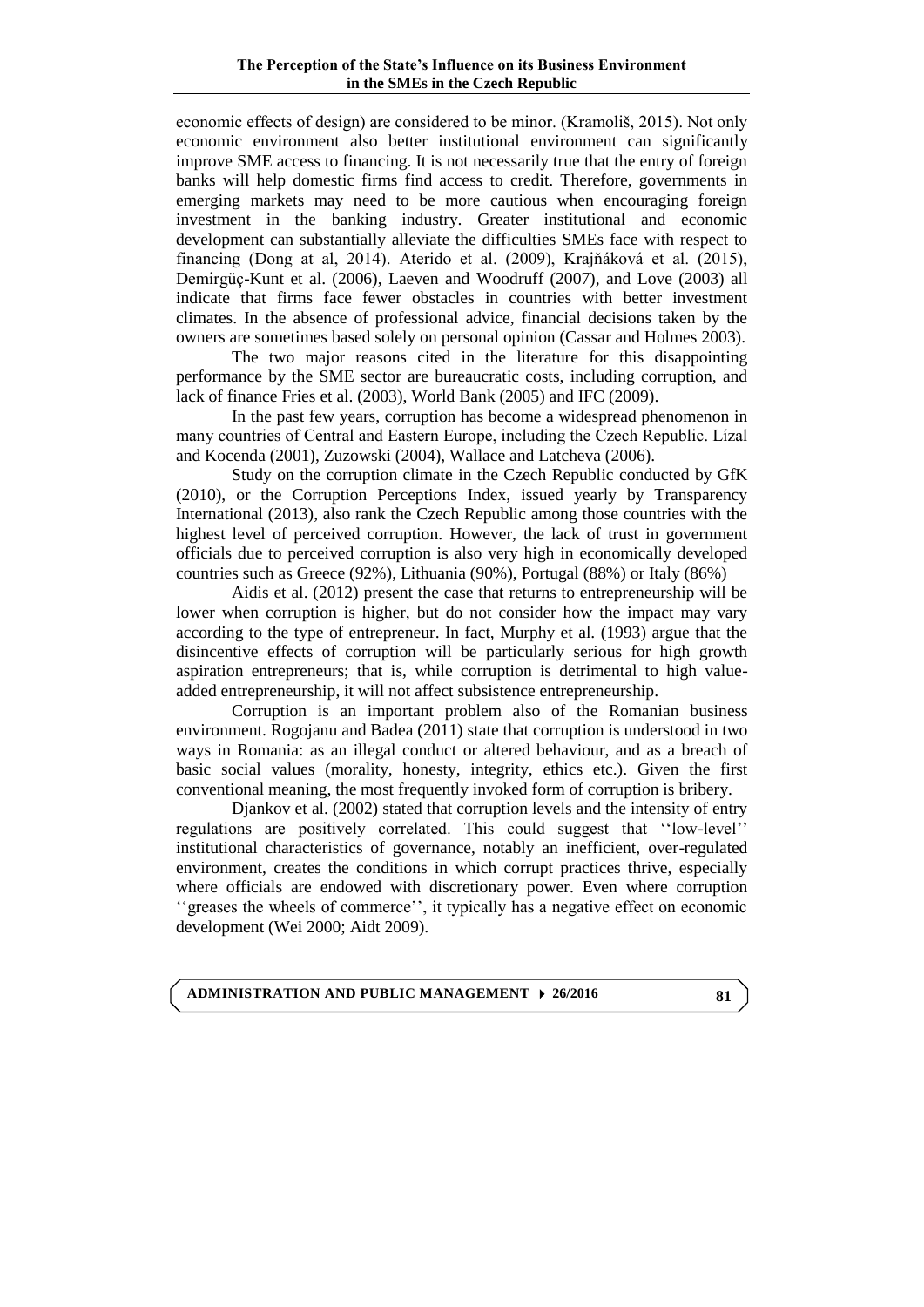Freedom from corruption has a positive and significant impact on entrepreneurial entry, although this result is slightly less robust. (Aidis et al, 2012). However, contrary to other findings (Van Stel et al. 2007; McMullen et al. 2008), potential entrepreneurs are only marginally influenced by market freedom,, especially if they do not reside in the sample's richest countries.

Educate the public on the problems associated with corrupt practices and the economic implication especially through the capital market. This the government can do by encouraging and practicing freedom of press and information. (Nageri et al., 2015)

The second problem entrepreneurs often encounter is clientelism. Clientelism, a concept with profound political and economic implications, can be defined as "a pattern of social organization in which access to resources is controlled by patrons and delivered to clients in exchange for deference and various kinds of support" (Hallin and Mancini, 2004, p. 135) Clientelism adopts a binary form, based on individual relations of dependence, and affects all kinds of social, political, and economic interactions. (Hallin and Papathanassopoulos, 2002)

In the societies under question, companies and other organizations tend to have a greater dependence on the government or political parties that have assumed many of the functions of the individual patrons of an earlier era (Piattoni, 2001). However, there are reasons to believe that clientelism is permanent. After all, clientelism fits well with the postmodern idea of the search for flexible solutions oriented toward individual needs (Gunes-Ayata, 1994).

There are a number of features typically clientelistic in today's society – such as the decline of ideologies, the rebirth of localism, and the personalization of political relationships – that could expand clientelistic practices in the twenty-first century (Caciagli, 2006). Clientelistic practices tend to flourish more in less individualistic societies with high levels of power distance, where personal relationships are more important and the state plays a major role in economic life in absence of private capital. That is to say, in most of the non-western world, and in a lesser measure in the western world too, communication strategies are being dictated by supposedly non-strategic factors such as the clientelist relationships and the size of companies. (García, 2015).

## **1. Research aim and methodology**

The aim of this article is to examine the influence of selected factors (the length of business and size of the company) on the differences in perception of state role in business environment in the segment of SMEs in the Czech Republic. From the vast group of individual factors which constitute the business environment, selected were those with direct connection to the state's role. The reason for focusing on SMEs is their importance and flexibility in the economy of the whole Czech Republic. The article shows partial results of the research conducted at Tomas Bata University in Zlín in 2015. The research is supposed to

#### **ADMINISTRAŢIE ŞI MANAGEMENT PUBLIC 26/2016**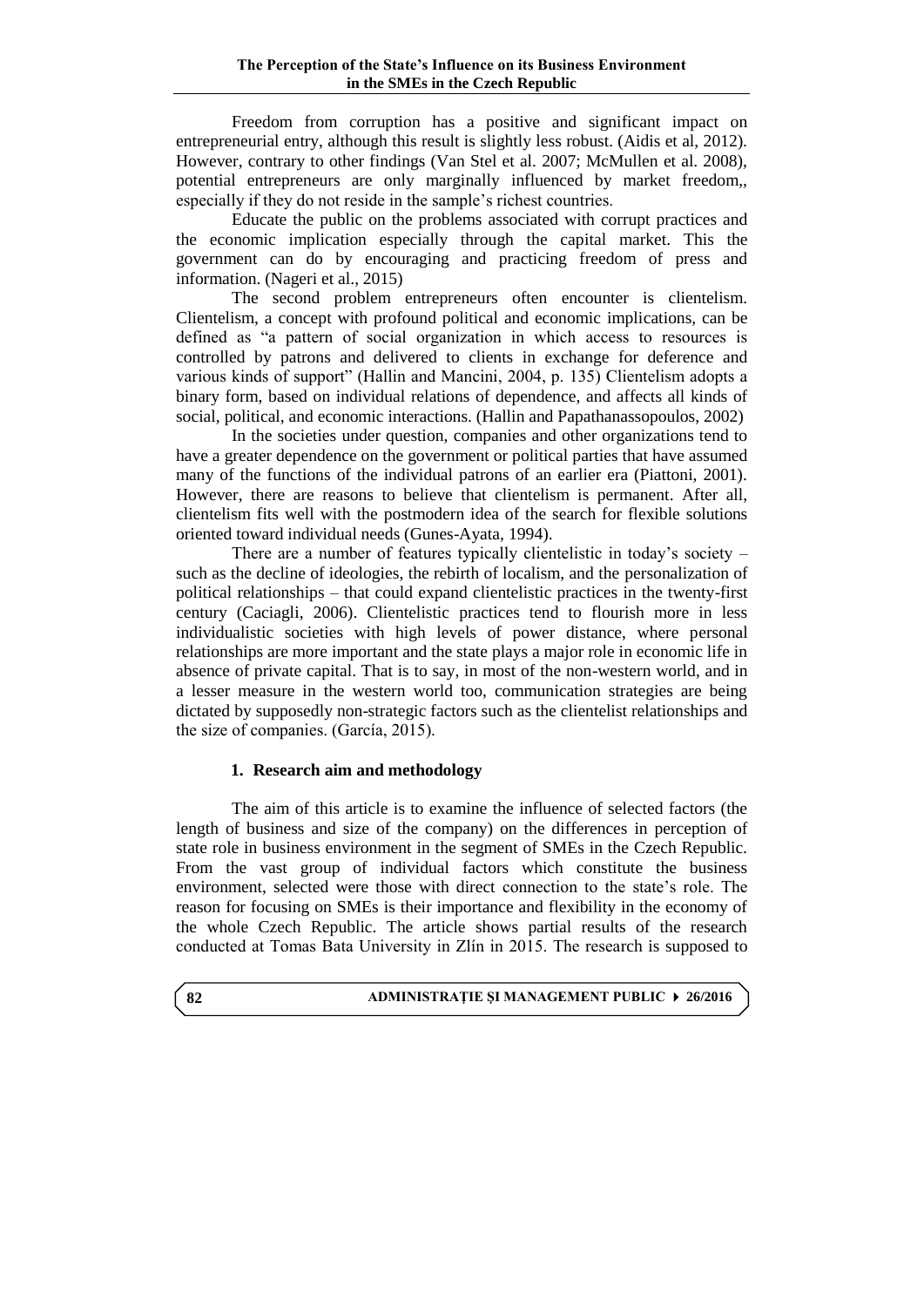contribute to the discussion about the position of entrepreneurs in the society and to improve the business environment. The research was conducted on the sample of 1,141 SMEs from the whole Czech Republic. The data was acquired directly from the owners of researched companies.

The structure of the researched sample according to the size of companies was as follows: 65% were micro enterprises (<10 employees), 27% were small enterprises (10-50 employees), and 8% were medium-sized enterprises (50-250 employees). This structure reflects the distribution of enterprises in the economy.

The research also considered the period during which the questioned entrepreneur was active in the market. Companies active in the market from 1st to 5th year represented 21%, companies active from the beginning of the 5th to the beginning of the 10th year represented 17%, and companies active for more than 10 years represented 62% of the researched sample.

The article aims at an analysis of partial results of the conducted research in the following three areas which were surveyed among SMEs as to what is their current attitude to the selected factors of the business environment in the Czech Republic.

## *1.1 The perception of the state's help to entrepreneurs*

Q1: At least 40% of SME entrepreneurs in the Czech Republic claim that the state helps with entrepreneurship.

Q1a: The perception of the state's help increases with the length of business.

Q1b: SMEs perceive the state's help more than micro companies.

Q1c: The perception of the state's help depends on the length of business and company size.

## *1.2 The perception of the development of administrative burden related to entrepreneurship*

Q2: At least 20% of SME entrepreneurs in the Czech Republic perceive the reduction of administrative burden connected to entrepreneurship in the last 5 years.

Q2a: Entrepreneurs who have been active in business for more than 10 years perceive the reduction of administrative burden more than other entrepreneurs.

Q2b: Medium size businesses perceive the reduction of administrative burden more than small and medium size businesses.

Q2c: The entrepreneurs' perception of administrative burden depends on the length of business and company size.

**ADMINISTRATION AND PUBLIC MANAGEMENT 26/2016**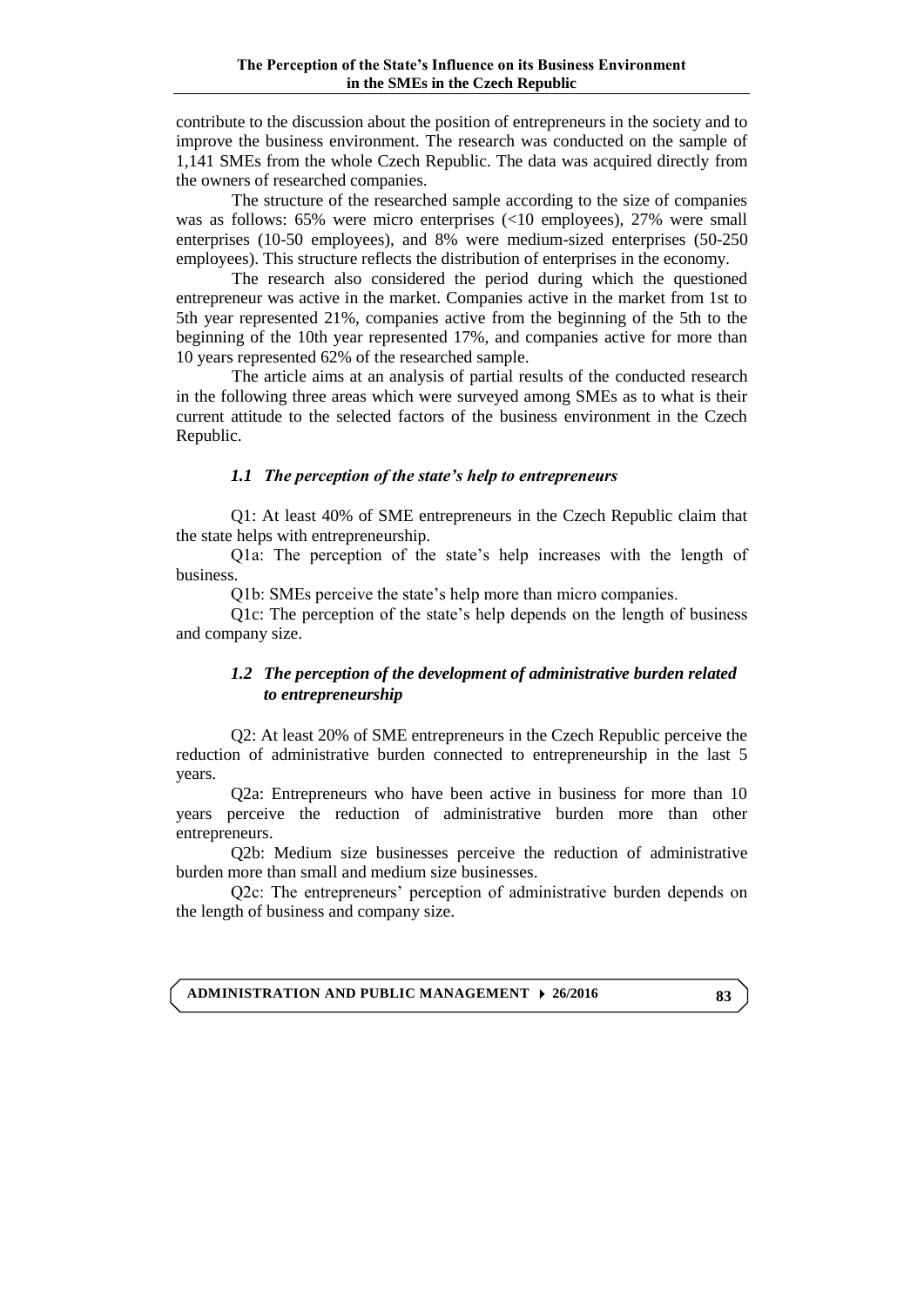## *1.3 Encountering corruption and clientelism by entrepreneurs*

Q3: More than 50% of SME entrepreneurs in the Czech Republic encountered corruption and clientelism.

Q3a: Corruption and clientelism are more common phenomena in small and medium size companies than in micro companies.

Q3b: Entrepreneurs active for less than 5 years encounter clientelism more often than entrepreneurs active for more than 5 years.

Q3c: The perception of corruption and clientelism depends on the length of business and company size.

Ordinal mean values –  $med(x)$  were determined and discrete ordinal variances – dorvar were calculated for each answer. The Pearson's Chi-squared test was used to test dependencies. X-squared tests were conducted on the 5% significance level. The Monte Carlo simulation was used for underrepresentation of always several groups. This method solves the absence and calculates more precise value of p-value.

#### **2. Results**

The first research question (Q1) focuses on the analysis of how companies perceive the state's help with entrepreneurship. The perception of the state's help was analyzed in relation to the length of business and company size.

Neutral attitude was indicated by 26.38% of respondents and more than a half (62.49%) disagree with the statement. The research question  $Q1 - at$  least 40% of SME entrepreneurs claim that the state helps with entrepreneurship – was not proved.

Table 1 shows the nominal values of researched statements in relation to individual areas of entrepreneurship. It also includes ordinal mean values and discrete ordinal variances.

| The state helps with entrepreneurship |                     |       |                                |          |                        |              |        |        |
|---------------------------------------|---------------------|-------|--------------------------------|----------|------------------------|--------------|--------|--------|
| <b>Size</b>                           | completely<br>agree | agree | $\mathbf{n}\mathbf{o}$<br>idea | disagree | completely<br>disagree | <b>Total</b> | med(x) | dorvar |
| <10                                   |                     |       |                                |          |                        |              |        |        |
| employees                             | 6                   | 65    | 186                            | 361      | 122                    | 740          | 3.81   | 0.92   |
| $10-50$                               |                     |       |                                |          |                        |              |        |        |
| employees                             | 3                   | 33    | 90                             | 134      | 46                     | 306          | 3.7    | 0.97   |
| 50-250                                |                     |       |                                |          |                        |              |        |        |
| employees                             | 1                   | 19    | 25                             | 37       | 13                     | 95           | 3.57   | 1.09   |
| Total                                 | 10                  | 117   | 301                            | 532      | 181                    | 1141         |        |        |
|                                       |                     |       |                                |          |                        |              |        |        |

**Table 1. Contingency table for Q1 and ordinal mean values**

**ADMINISTRAŢIE ŞI MANAGEMENT PUBLIC 26/2016**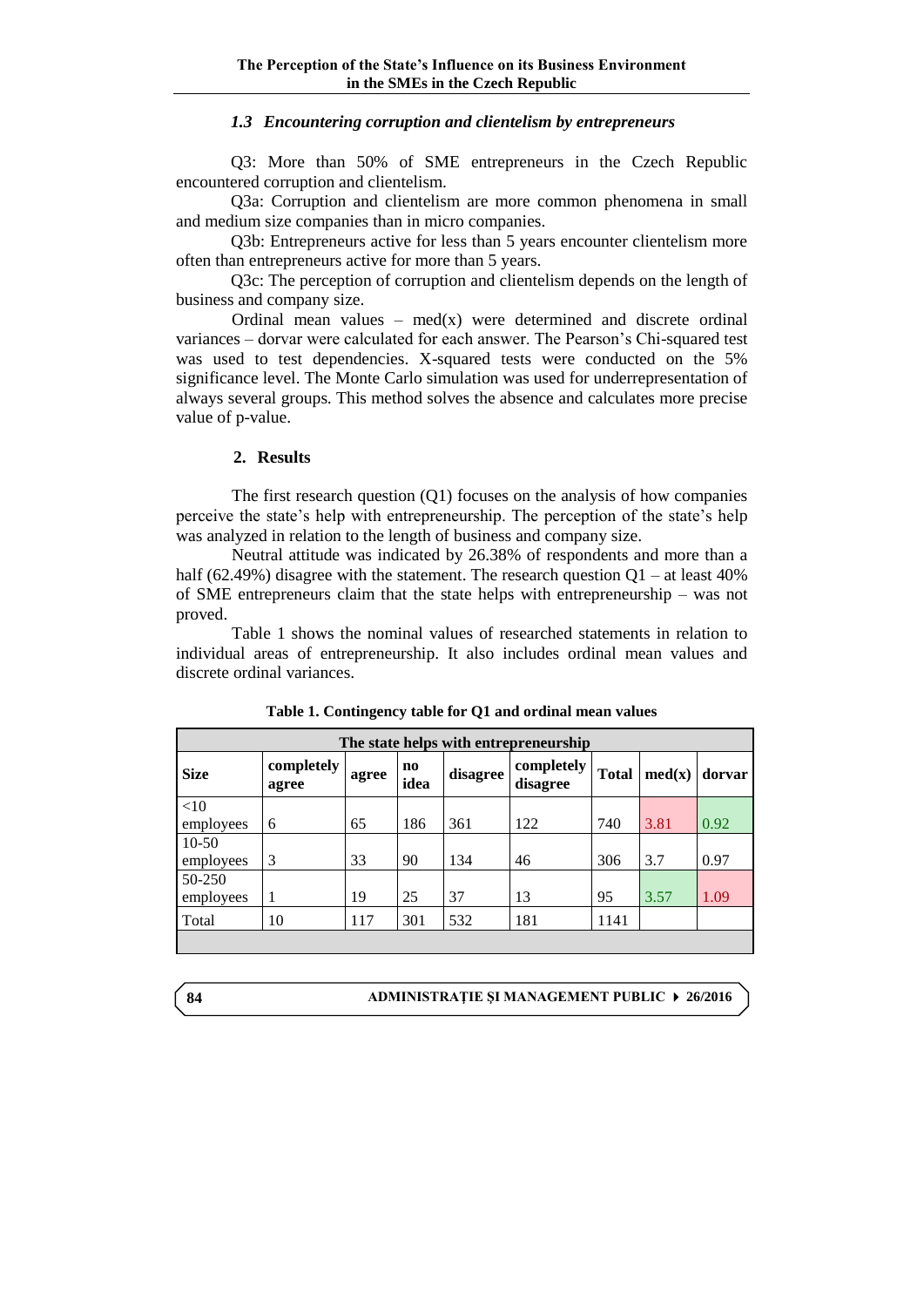**The Perception of the State's Influence on its Business Environment in the SMEs in the Czech Republic**

|                       | The state helps with entrepreneurship |       |                                |          |                        |              |        |        |
|-----------------------|---------------------------------------|-------|--------------------------------|----------|------------------------|--------------|--------|--------|
| <b>Size</b>           | completely<br>agree                   | agree | $\mathbf{n}\mathbf{o}$<br>idea | disagree | completely<br>disagree | <b>Total</b> | med(x) | dorvar |
| Length of<br>business | completely<br>agree                   | agree | no<br>idea                     | disagree | completely<br>disagree | Total        | med(x) | dorvar |
| from 1<br>to 5 years  | 3                                     | 29    | 63                             | 111      | 39                     | 245          | 2.25   | 0.99   |
| from 5<br>to 10 years | $\overline{4}$                        | 16    | 57                             | 89       | 25                     | 191          | 2.29   | 0.94   |
| more than<br>10 years | 3                                     | 72    | 181                            | 332      | 117                    | 705          | 2.21   | 0.94   |
| Total                 | 10                                    | 117   | 301                            | 532      | 181                    | 1141         |        |        |

*(Source:* Authors, 2016)

The research question Q1a concerns the issue whether the perception of the state's help increases with the length of business. The highest rate of agreement  $(med(x) = 2.21)$  with the statement was indicated by companies active in the market for more than 10 years. Also there was identified a relatively high degree of homogeneity of answers (dorvar = 0.94). The lowest rate of agreement (med(x) = 2.29) was indicated by companies with medium-term presence in entrepreneurship (from 5 to 10 years). The homogeneity of answers was also relatively high (dorvar  $= 0.94$ ). Examining the question Q1a showed that concurring attitude to the state's help with entrepreneurship is higher in first years of entrepreneurship than in medium-term horizon (the lowest rate of agreement). Long-term business activity in the market shows an opposite trend and the positive perception of the state's help gradually increases.

The research question Q1b concerns the issue whether small and medium size businesses perceive the state's help more than micro businesses. Generally, entrepreneurs responded negatively to the examined statement (62.49%). However, in greater detail, the results show that it is possible to claim that companies with more than 50 employees indicated a higher rate of agreement with the statement (med(x) = 3.57). Their responses showed the highest degree of homogeneity  $(dorvar = 1.09)$  at the same time. Contrary, micro businesses showed the lowest rate of agreement with the examined statement (med(x) = 3.81) and showed the highest similarity of responses (dorvar  $= 0.92$ ). To assess the research question, it can be concluded that small and medium size businesses perceive the state's help more than micro businesses.

Table 2 shows the results of dependencies testing during the analysis of research question Q1c – if there is a dependency of the state's help with entrepreneurship on the length of business and company size. The Pearson's Chisquared test on the 5% level of significance was used.

**ADMINISTRATION AND PUBLIC MANAGEMENT 26/2016**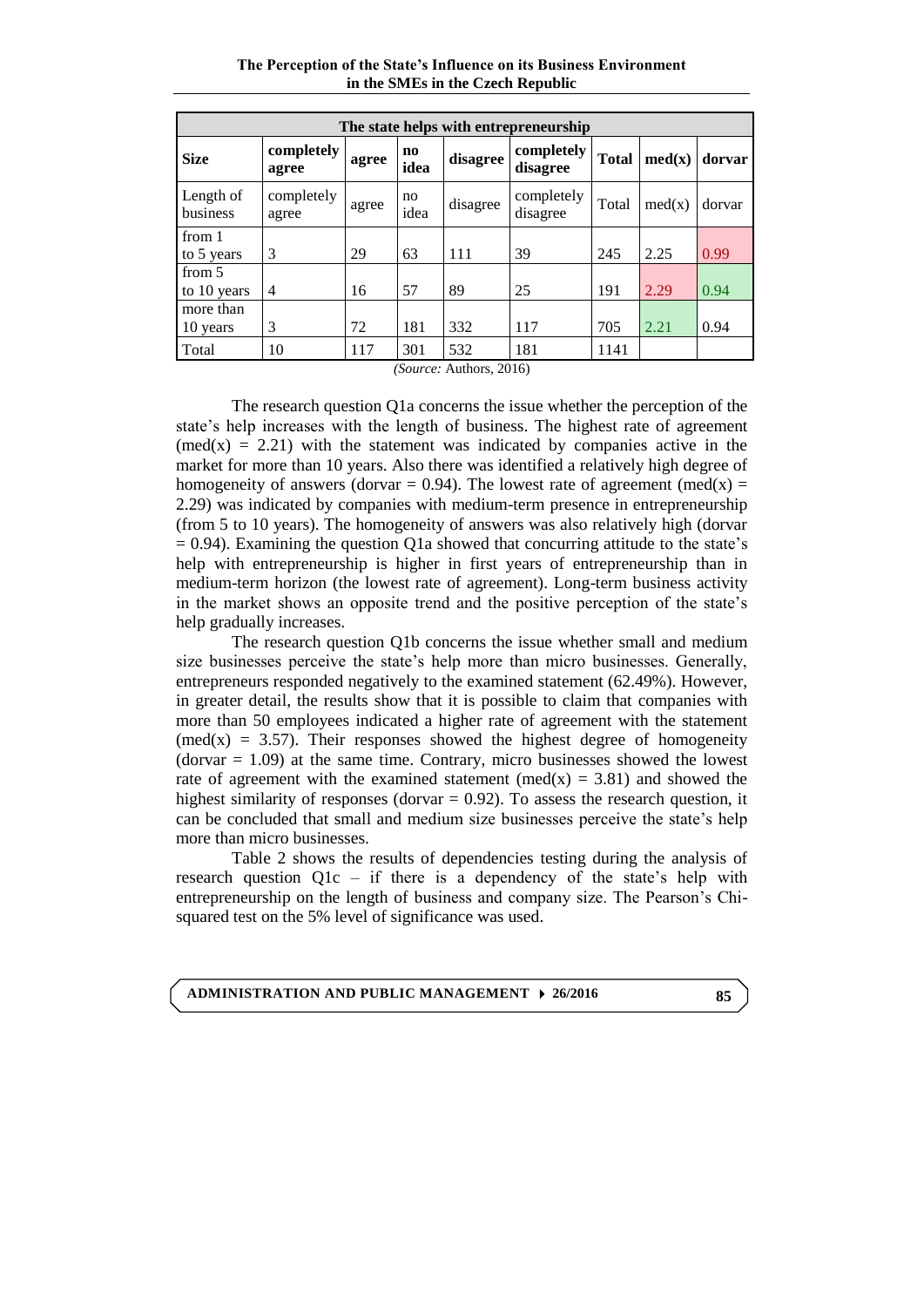#### **Table 2. Screenshot for Q1 Chi-square Test**

| Pearson's Chi-squared test with simulated p-value (based on 5000 replicates)                              |
|-----------------------------------------------------------------------------------------------------------|
| H0: Variables are independent (no interaction between variables)                                          |
| H1: Variables are dependent (interaction between variables)                                               |
| Q1c: The perception of the state's help with entrepreneurship is independent of the<br>company size       |
| X-squared = 15.1189, df = NA, p-value = $0.05179$                                                         |
| Q1c: The perception of the state's help with entrepreneurship is independent of the length<br>of business |
| X-squared = 8.7948, df = NA, p-value = $0.3535$                                                           |
| <i>(Source: Authors, 2016)</i>                                                                            |

The results of table 2 show that the dependency of the perception of the state's help with entrepreneurship on either the length of business or company size was not proved.

To conclude the results related to Q1, it is possible to claim that the entrepreneurs' perception of how the state, who co-creates the business environment, helps with their business activity, shows minimal differences for both the length of business and company size.

The second research question (Q2) focuses on the analysis of how companies perceive the development of administrative burden connected to entrepreneurship. The perception of the development of administrative burden was analyzed in relation to the length of business and company size.

The research uncovered that only 11.13% of respondents agree with the statement that the administrative burden connected to entrepreneurship was reduced in the last five years. 78% of respondents disagree with the statement. Neutral attitude was indicated by 10.87% respondents. The research question  $Q2$ at least 20% of SME entrepreneurs in the Czech Republic agree with the statement that the administrative burden connected with their entrepreneurship was reduced – was not proved.

Table 3 shows nominal values for examined statements in relation to individual areas of entrepreneurship. Table 3 also includes ordinal mean values and discrete ordinal variances.

| Administrative burden was not reduced in the last five years |                     |       |            |          |                        |       |                        |      |
|--------------------------------------------------------------|---------------------|-------|------------|----------|------------------------|-------|------------------------|------|
| Size                                                         | completely<br>agree | agree | no<br>idea | disagree | completely<br>disagree | Total | $\text{med}(x)$ dorvar |      |
| $ 11 $ <10 employees   11                                    |                     | 72    | 91         | 389      | 177                    | 740   | 4                      | 0.95 |
| $10-50$<br>employees                                         |                     | 27    | 23         | 169      | 81                     | 306   | 4.07                   | 0.92 |

**Table 3. Contingency table for Q2 and ordinal mean values**

**86**

**ADMINISTRAŢIE ŞI MANAGEMENT PUBLIC 26/2016**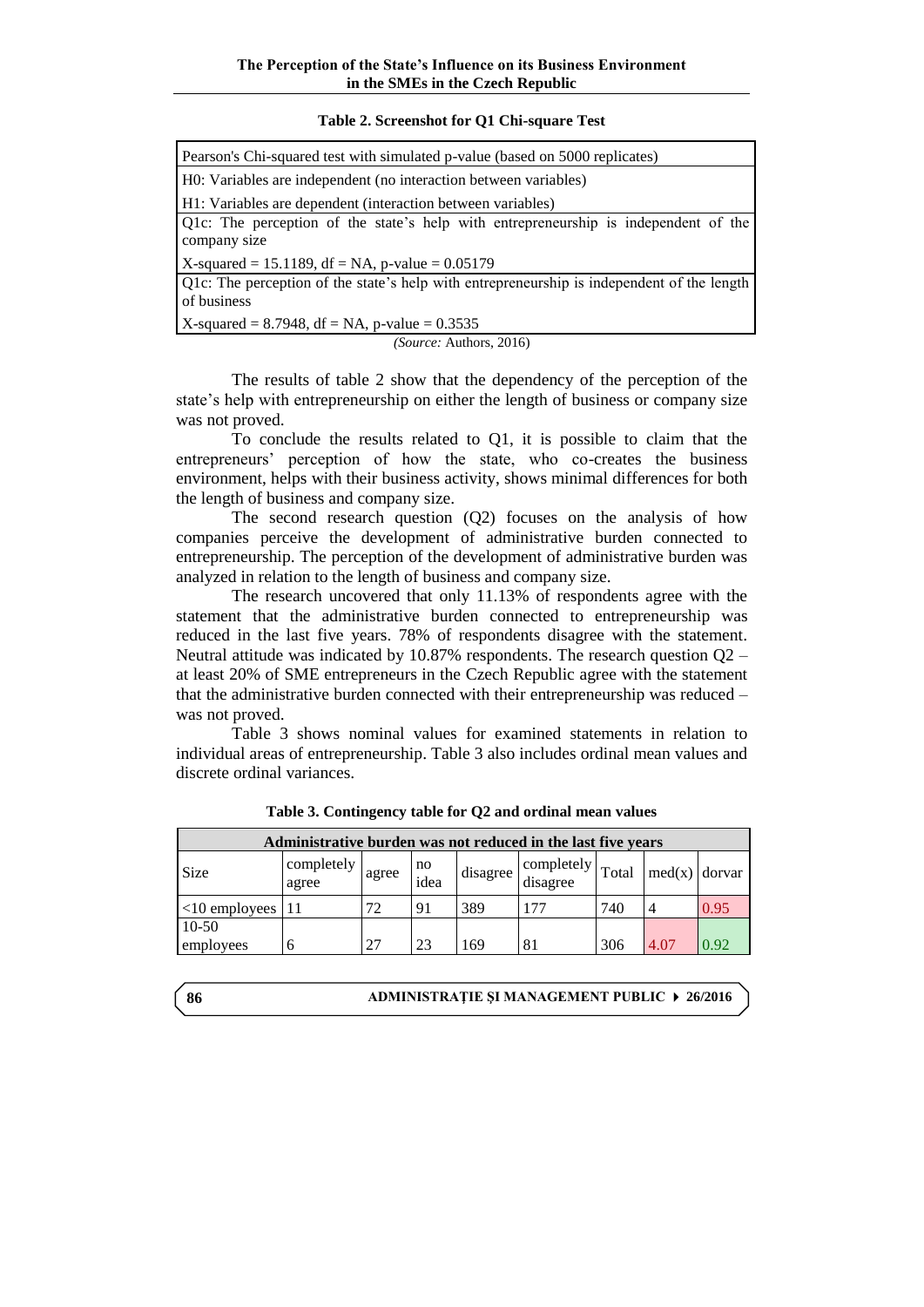**The Perception of the State's Influence on its Business Environment in the SMEs in the Czech Republic**

| Administrative burden was not reduced in the last five years |                     |       |            |          |                        |       |        |        |
|--------------------------------------------------------------|---------------------|-------|------------|----------|------------------------|-------|--------|--------|
| Size                                                         | completely<br>agree | agree | no<br>idea | disagree | completely<br>disagree | Total | med(x) | dorvar |
| 50-250<br>employees                                          | 3                   | 8     | 10         | 55       | 19                     | 95    | 3.98   | 0.93   |
| Total                                                        | 20                  | 107   | 124        | 613      | 277                    | 1141  |        |        |
|                                                              |                     |       |            |          |                        |       |        |        |
| Length of<br>business                                        | completely<br>agree | agree | no<br>idea | disagree | completely<br>disagree | Total | med(x) | dorvar |
| from 1<br>to 5 years                                         | 8                   | 22    | 51         | 114      | 50                     | 245   | 2.14   | 1.05   |
| from 5<br>to 10 years                                        | 4                   | 22    | 16         | 115      | 34                     | 191   | 2.03   | 0.91   |
| More<br>than 10 years                                        | 8                   | 63    | 57         | 384      | 193                    | 705   | 1.92   | 0.90   |
| Total                                                        | 20                  | 107   | 124        | 613      | 277                    | 1141  |        |        |

*(Source:* Authors, 2016)

The research question Q2a concerns the issue whether entrepreneurs who have been active in business more than 10 years perceive the reduction of administrative burden more than other entrepreneurs. The highest rate of agreement  $(med(x) = 1.92)$  with the examined statement was indicated by companies which have been in the market for more than 10 years. At the same time, there was identified the highest homogeneity of responses (dorvar  $= 0.9$ ). Contrary, the lowest rate of agreement (med(x) = 2.14) can be noticed for entrepreneurs who have been active in the market for shorter period of time  $(1 - 5$  years). Answers of these respondents showed the highest homogeneity (dorvar  $= 1.05$ ). By examining the question Q2a, it can be stated that companies which have been active in the market for more than 10 years perceive the reduction of administrative burden more than other SMEs.

The research question Q2b concerns the issue whether medium size companies perceive the reduction of administrative burden more than other entrepreneurs. Medium size companies indicated the highest rate of agreement  $(\text{med}(x) = 3.98)$  with the reduction of administrative burden. Small companies (10) to 20 employees) disagreed with the statement the most (med(x) = 4.7) and their responses are the most homogenous (dorvar  $= 0.92$ ). The highest heterogeneity in responses show micro companies where the entrepreneur has to conduct all administrative activities. It can be concluded that medium size companies perceive the development of administrative burden connected to entrepreneurship more positively than other entrepreneurs.

Table 4 shows the results of dependencies testing during the analysis of the research question Q2c – if there is a dependence of the perception of administrative

**ADMINISTRATION AND PUBLIC MANAGEMENT 26/2016**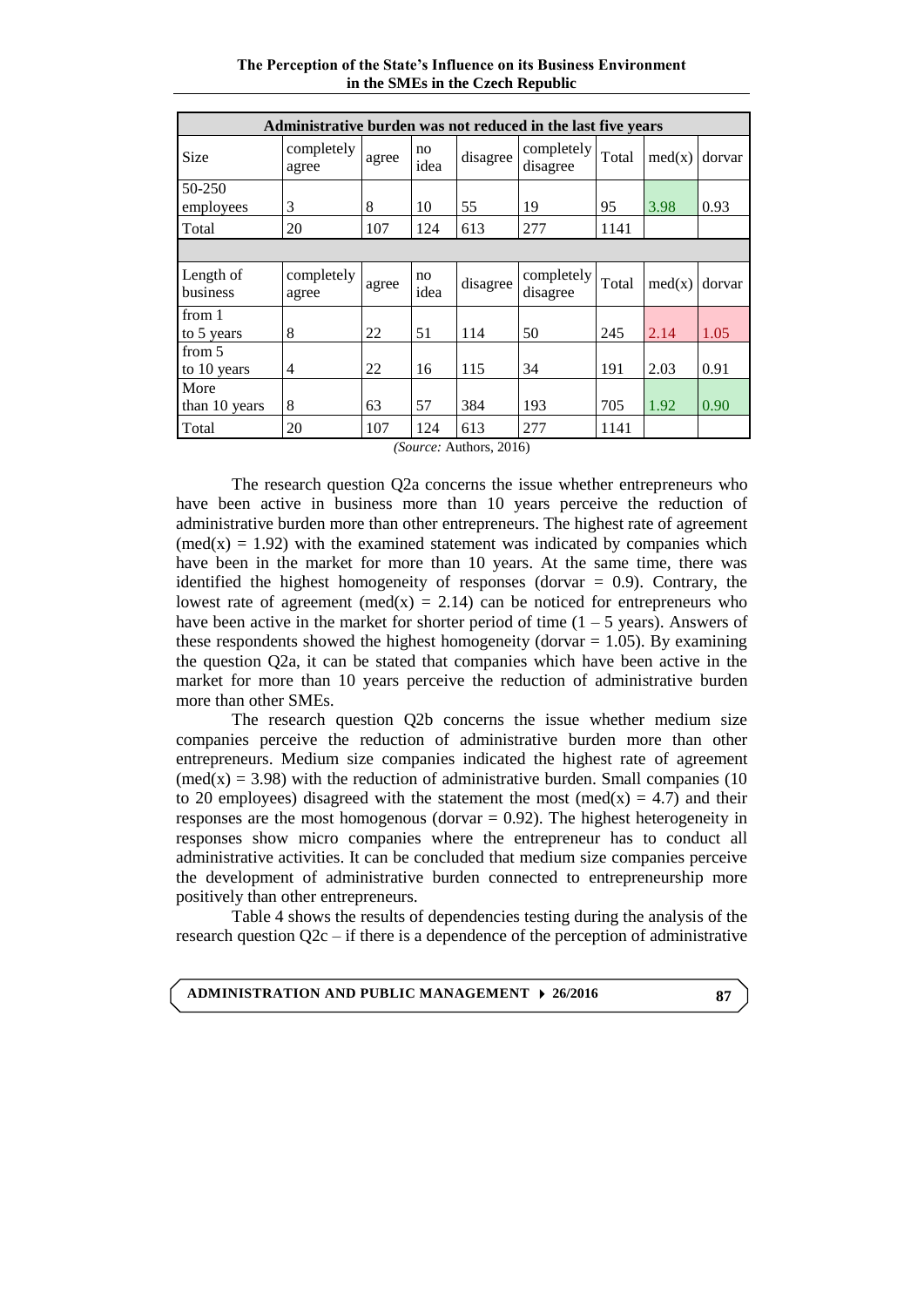burden in entrepreneurship on the length of business and company size. The Pearson's Chi-squared test on the 5% level of significance was used.

|  |  |  | Table 4. Screenshot for Q2 Chi-square Test |  |
|--|--|--|--------------------------------------------|--|
|--|--|--|--------------------------------------------|--|

| Pearson's Chi-squared test with simulated p-value (based on 5000 replicates)            |
|-----------------------------------------------------------------------------------------|
| H0: Variables are independent (no interaction between variables)                        |
| H1: Variables are dependent (interaction between variables)                             |
| Q2c: Entrepreneurs' perception of administrative burden is independent of the company   |
| size                                                                                    |
| X-squared = $8.2821$ , df = NA, p-value = 0.3939                                        |
| Q2c: Entrepreneurs' perception of administrative burden is independent of the length of |
| business                                                                                |
| X-squared = $45.935$ , df = NA, p-value = $2e-04$                                       |
| <i>(Source: Authors, 2016)</i>                                                          |

The results in table 4 show that the dependence of the perception of administrative burden on company size was not proved. Contrary, for the examined statement in relation to the length of business the dependency has been identified  $(p-value = 2e-04)$ . In relation to previous results  $(O2a)$ , it is possible to see that companies active in the market for longer period are able to adapt better to changes in the area of administrative burden and more perceive positive impacts.

The third research question (Q3) concerns the analysis of whether companies in their activities encountered corruption and clientelism. The perception of corruption and clientelism was analyzed in relation to the length of business and company size.

The research determined that 53.02% of entrepreneurs encountered corruption and clientelism in their entrepreneurship. Neutral attitude to the examined statement expressed 23.14% of respondents. 23.84% of entrepreneurs claimed that they did not encounter corruption in their entrepreneurship. The research question Q3 – more than 50% of SME entrepreneurs in the Czech Republic encountered corruption and clientelism – was proved.

Table 5 shows nominal values of examined statements in relation to individual areas of entrepreneurship. It also includes ordinal mean values and discrete ordinal variances.

| In my entrepreneurship I have not encountered corruption and clientelism |                                                                              |     |     |     |                              |     |                        |     |
|--------------------------------------------------------------------------|------------------------------------------------------------------------------|-----|-----|-----|------------------------------|-----|------------------------|-----|
| Size                                                                     | $\vert$ completely $\vert$ agree $\vert$ no idea $\vert$ disagree "<br>agree |     |     |     | completely<br>disagree Total |     | $\text{med}(x)$ dorvar |     |
| $<$ 10 employees                                                         |                                                                              | 164 | 165 | 276 | 108                          | 740 | 3.55                   | 1.2 |
| 10-50<br>employees                                                       |                                                                              |     |     |     |                              |     |                        |     |
|                                                                          |                                                                              | 55  | 74  | 123 | 48                           | 306 | 3.65                   |     |

**Table 5. Contingency table for Q3 and ordinal mean values**

**88**

**ADMINISTRAŢIE ŞI MANAGEMENT PUBLIC 26/2016**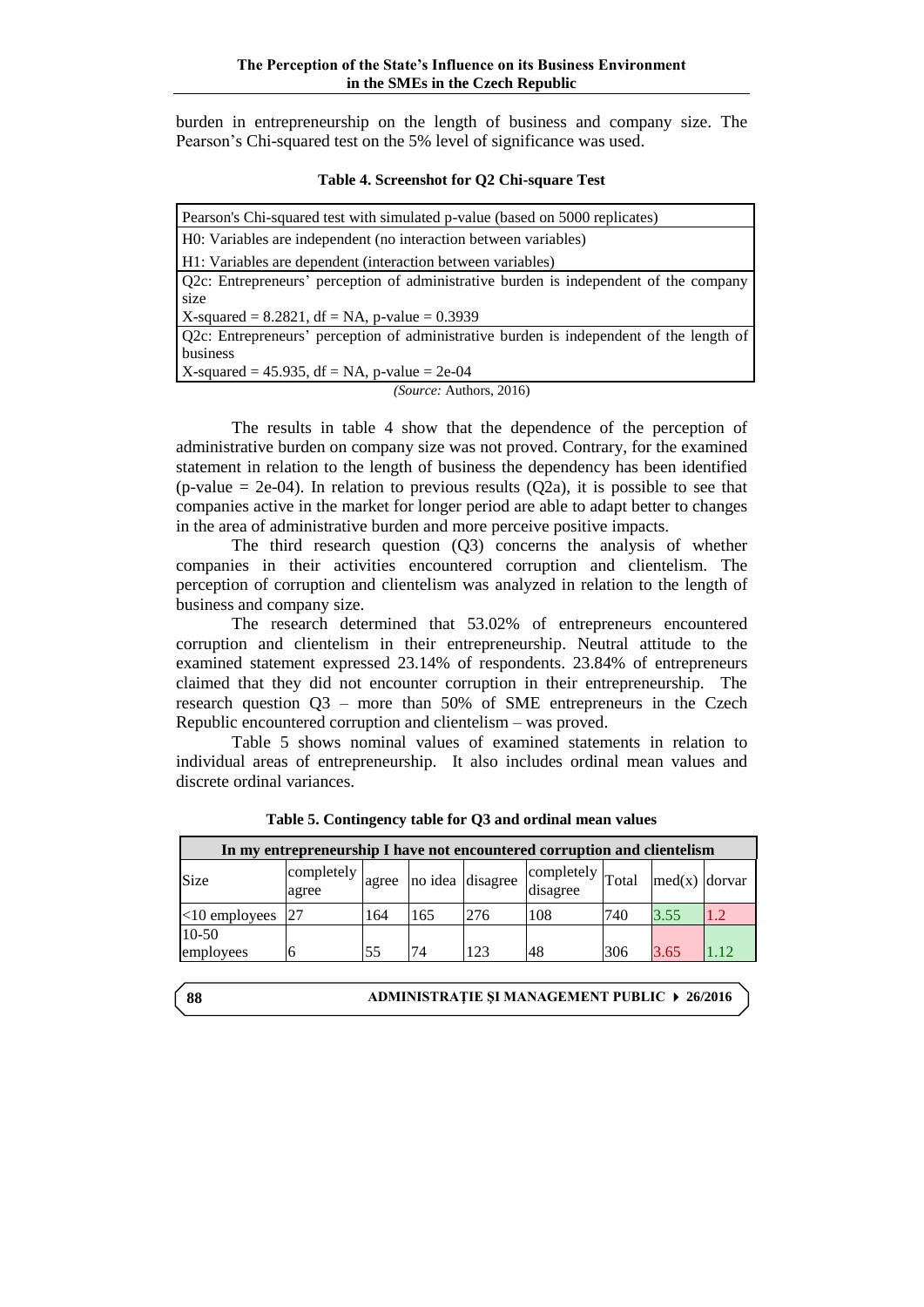**The Perception of the State's Influence on its Business Environment in the SMEs in the Czech Republic**

|                        | In my entrepreneurship I have not encountered corruption and clientelism |       |         |                  |                        |       |        |        |
|------------------------|--------------------------------------------------------------------------|-------|---------|------------------|------------------------|-------|--------|--------|
| Size                   | completely<br>agree                                                      | agree |         | no idea disagree | completely<br>disagree | Total | med(x) | dorvar |
| 50-250                 |                                                                          |       |         |                  |                        |       |        |        |
| employees              | 3                                                                        | 17    | 25      | 37               | 13                     | 95    | 3.57   | 1.13   |
| Total                  | 36                                                                       | 236   | 264     | 436              | 169                    | 1141  |        |        |
|                        |                                                                          |       |         |                  |                        |       |        |        |
| Length of<br>business  | completely<br>agree                                                      | agree | no idea | disagree         | completely<br>disagree | Total | med(x) | dorvar |
| from 1 to 5 year $ 17$ |                                                                          | 61    | 60      | 75               | 32                     | 245   | 2.76   | 1.28   |
| from 5                 |                                                                          |       |         |                  |                        |       |        |        |
| to 10 year             | 4                                                                        | 46    | 43      | 65               | 33                     | 191   | 2.46   | 1.21   |
| more                   |                                                                          |       |         |                  |                        |       |        |        |
| than 10 year           | 15                                                                       | 129   | 161     | 296              | 104                    | 705   | 2.34   | 1.11   |
| Total                  | 36                                                                       | 236   | 264     | 436              | 169                    | 1141  |        |        |

*(Source:* Authors, 2016)

The research question Q3a concerns the issue of corruption and clientelism being a more often phenomena in small and medium size businesses than in micro businesses. The research showed that the rate of agreement with the statement that they have not encountered corruption and clientelism is higher for companies with up to ten employees (med(x) = 3.55), although their responses are relatively less homogenous (dorvar  $= 1.2$ ). Other entrepreneurs are more inclined to disagree with the statement. The rate of homogeneity of responses is relative higher in this case. It can be concluded that micro businesses encounter corruption and clientelism less often than small and medium size businesses.

The research question Q3b concerns the issue of entrepreneurs who have been active in their business for less than 5 years and who have been encountering clientelism more often than those who have been active in business for more than 5 years. The research showed that respondents who have been in entrepreneurship for more than 10 years encounter corruption less (med(x) = 2.34) and their responses were more homogenous (dorvar  $= 1.11$ ). Contrary, entrepreneurs active in the market for less than 5 years identify themselves with the examined statement less (med(x) = 2.76). Therefore, the length of business is an important factor when examining entrepreneurs and their encounters with corruption and clientelism.

Table 6 shows the results of dependencies testing during the analysis of the research question Q3c – if the perception of corruption and clientelism is dependent on the length of business and company size. The Pearson's Chi-squared test on the 5% level of significance was used.

**ADMINISTRATION AND PUBLIC MANAGEMENT 26/2016**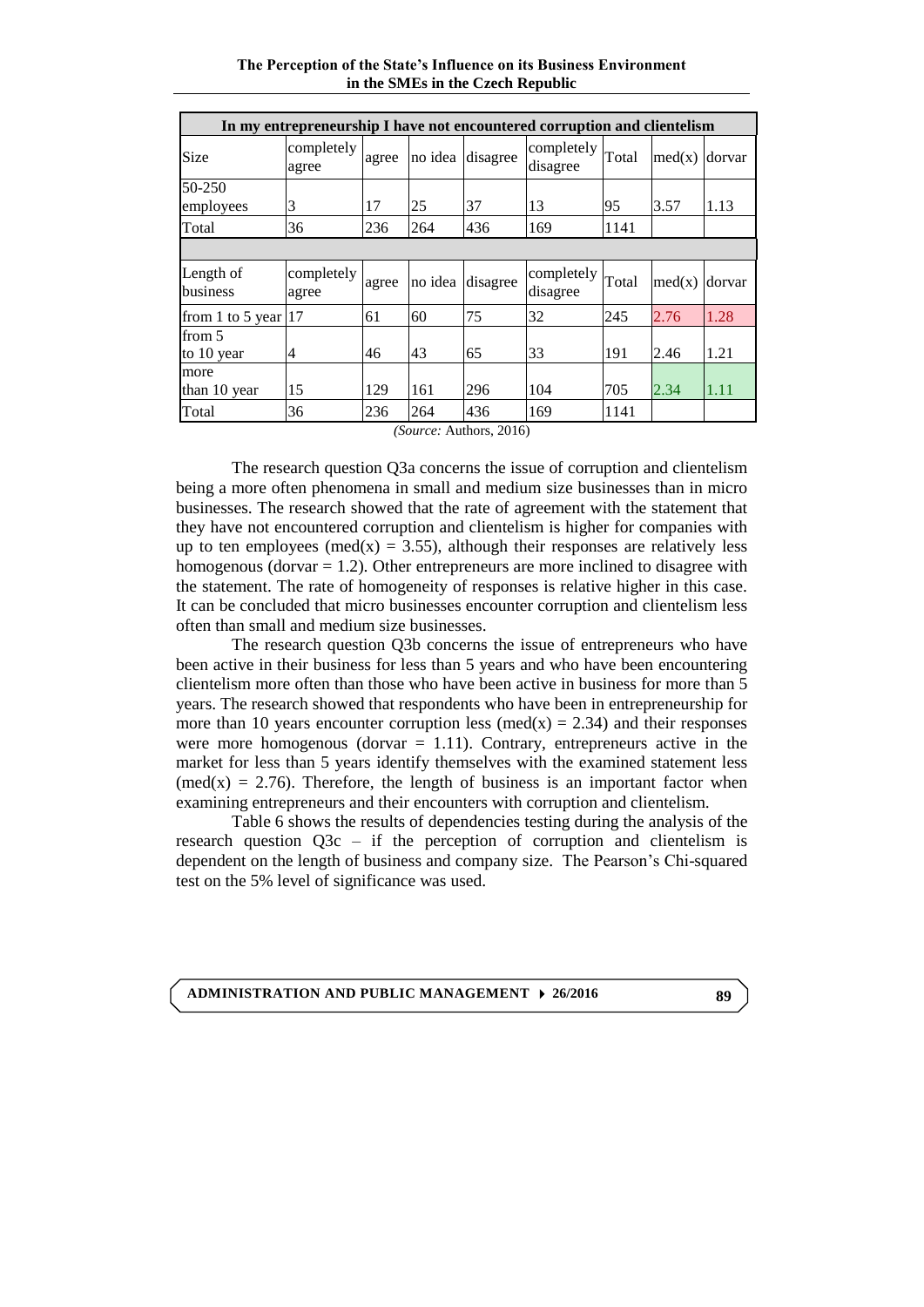## **Table 6. Screenshot for Q3 Chi-square Test**

| Pearson's Chi-squared test with simulated p-value (based on 5000 replicates)         |
|--------------------------------------------------------------------------------------|
| H0: Variables are independent (no interaction between variables)                     |
| H1: Variables are dependent (interaction between variables)                          |
| Q3c: The perception of corruption and clientelism is independent of the company size |
| X-squared = 5.7193, df = NA, p-value = $0.6709$                                      |
| Q3c: The perception of corruption and clientelism is independent of the length of    |
| business                                                                             |
| X-squared = $28.018$ , df = 8, p-value = $0.0004708$                                 |
| <i>(Source: Authors, 2016)</i>                                                       |

The results in Table 6 show that the dependence between the perception of corruption and the length of business (p-value  $= 0.0004708$ ) has been proved. The relationship between the examined statement and company size was not proved. These results confirm that encountering corruption and clientelism by entrepreneurs may be significantly more influenced by the length of business in the market than by company size.

## **Conclusions and Discussion**

The conducted research uncovered that the majority of entrepreneurs (62.49%) disagree with the statement that the state does not help with their entrepreneurship. Entrepreneurs whose company has been in the market for more than 10 years disagree with the statement the most (almost 40% of respondents in this group does not perceive any help from the state). In the segment of start-ups, which have been in the market for less than 5 years and need the state's help in order to conduct their entrepreneurial plans, only 13% of respondents perceive the state's help. From the point of view of company size, companies with more than 50 employees agree with the statement about the state's help. It can be concluded that small and medium size businesses perceive the state's help more than micro businesses. This finding corresponds with the previous research (Davis and Henreksson, 1999) which focused on start-ups and found out that "Swedish policies and institutions have strongly disfavored less capital-intensive firms, smaller firms, entry by new firms and individual and family ownership of business". The dependence of the perception of the state's help on both the length of business and company size was not proved.

During the examination of the administrative burden and perception of its development, it was found out that only 11.13% of entrepreneurs agree with the statement that administrative burden connected to entrepreneurship was reduced in the last 5 years. It can include also administration connected with taxes. Based on the research, it can be stated that companies conducting their activities for more

#### **ADMINISTRAŢIE ŞI MANAGEMENT PUBLIC 26/2016**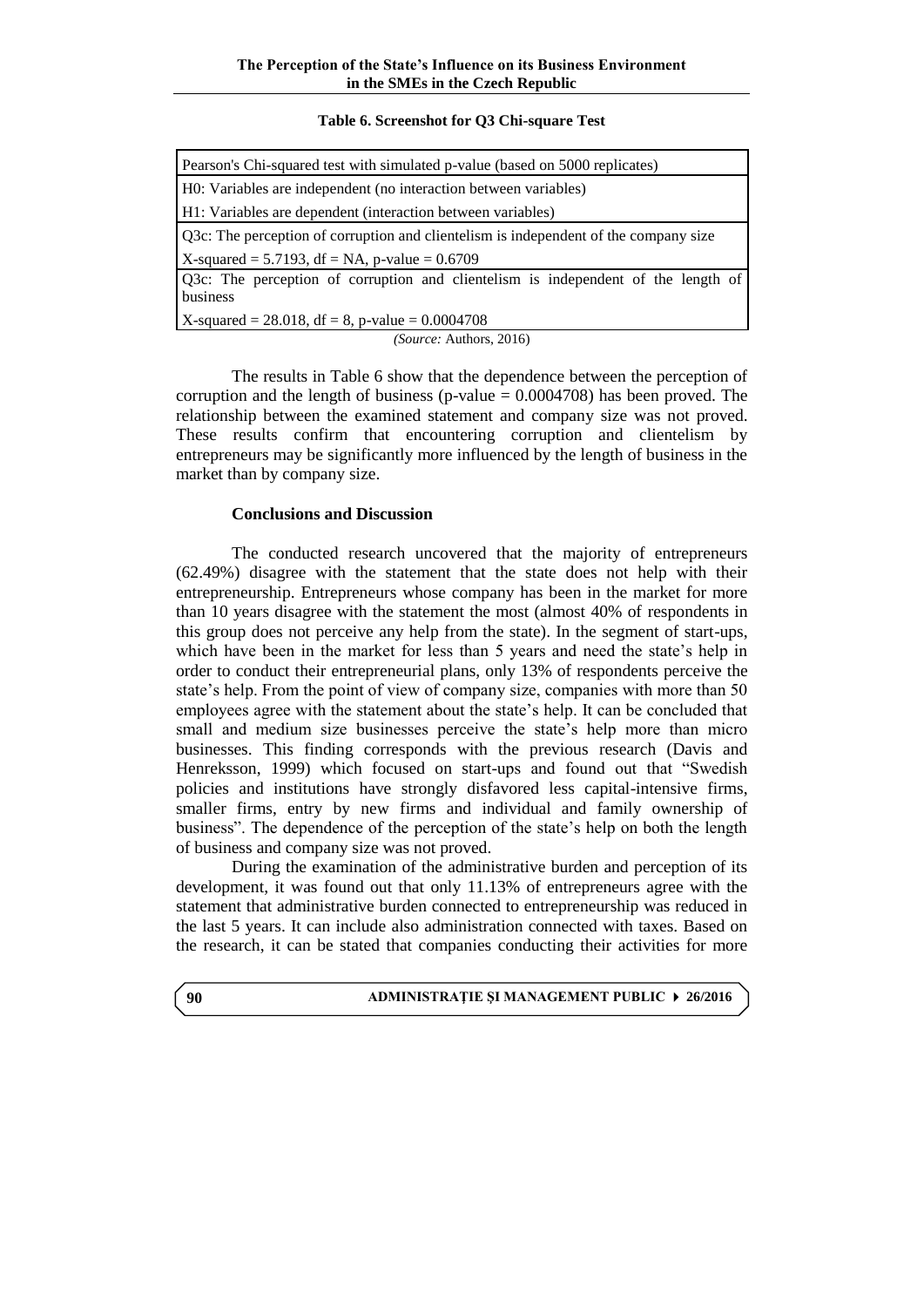than 10 years perceive the reduction of administrative burden more than other SMEs.

In terms of company size it was proved that medium size companies perceive the development of administrative burden connected to entrepreneurship more positively than other entrepreneurs. The dependence of the perception of administrative burden on company size was not proved. Contrary, dependency was identified for the examined statement in relation to the length of business (p-value  $= 2e-04$ ).

As far as corruption and clientelism go, it was proved that more than 53% of entrepreneurs have encountered the two negative phenomena. Therefore, Q3, stating that more than 50% of entrepreneurs in the Czech Republic encountered corruption and clientelism, was confirmed. It was also proved that micro businesses encounter corruption and clientelism less than small and medium size businesses. This finding can suggest that corruption is a greater problem in larger companies in the Czech Republic. In terms of the length of business it was found out that entrepreneurs operating in the market for more than 5 years encounter corruption and clientelism more often than those who have been active for less than 5 years. The research results confirm that the length of business may significantly influence the probability of encountering corruption and clientelism by entrepreneurs than company size. This result means a great problem for the Czech Republic and is confirmed by previous researches by Lízal and Kocenda (2001), Zuzowski (2004), Wallace and Latcheva (2006).

The presented research has several limitations. The first one is it territorial limitation as the it was conducted only within the borders of the Czech Republic and thus its results cannot be applied generally. The asked questions might be formulated wrongly or understood incorrectly by respondents. As for corruption and clientelism, responses may have been intentionally concealed by entrepreneurs.

This research will be compared to other similar international studies in the future to compare the influence of the state on the international scale.

## **Acknowledgement**

This paper was supported by Project RO FaME/2016: Business environment of small and medium enterprises: determinants of quality and business risks.

## *References*

Aidis, R., Estrin, S., & Mickiewicz, T. M. (2012). Size matters: Entrepreneurial entry and government. *Small Business Economics*, vol. 39(1). pp. 119-139. doi:10.1007/s11187-010-9299-y.

Aidt, T. (2009). Corruption, institutions and economic development. *Oxford Review of Economic Policy*, vol. 25(2), pp. 271–291.

**ADMINISTRATION AND PUBLIC MANAGEMENT 26/2016**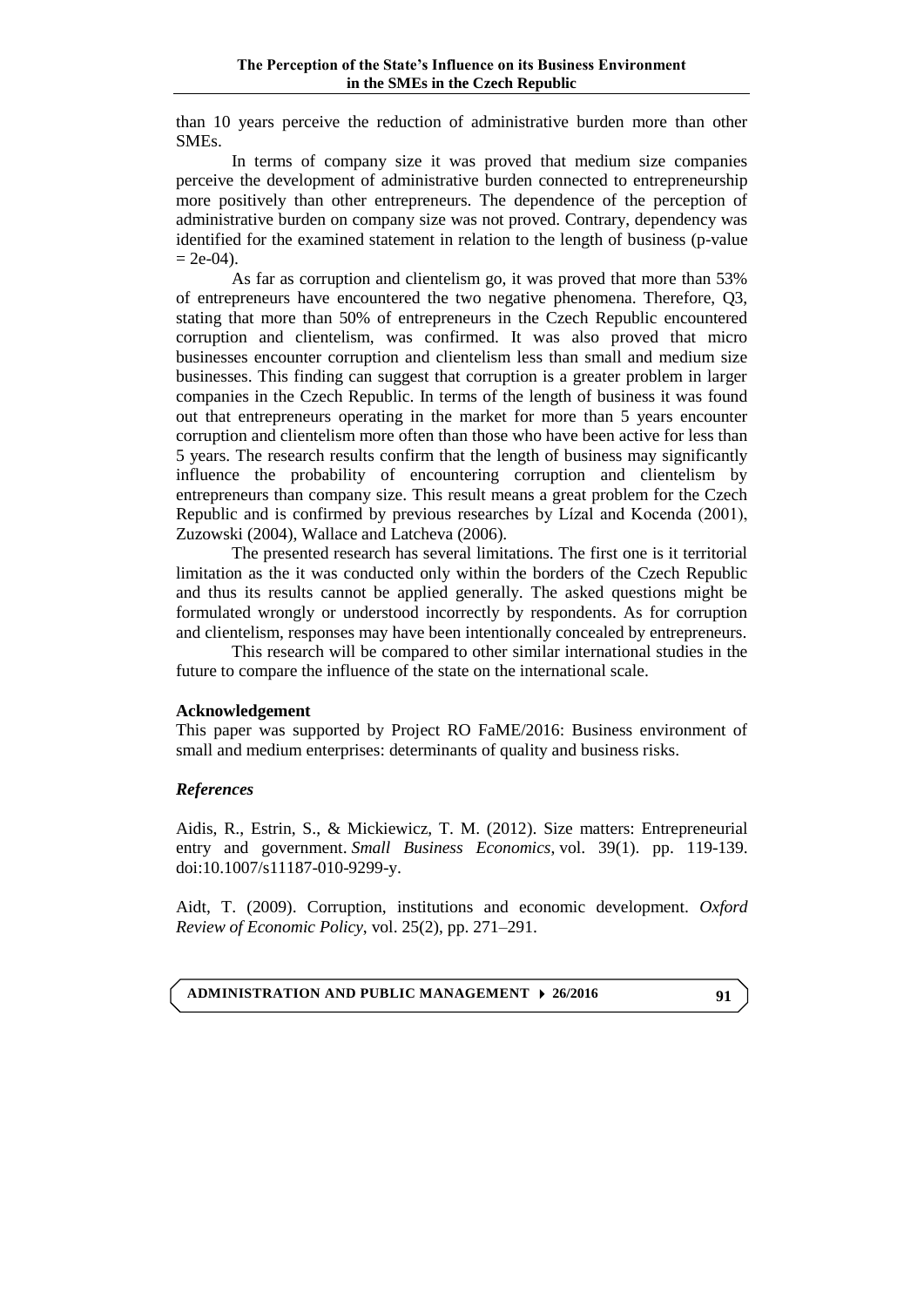Androniceanu, A., (2011). Corporate management in few multinational companies represented in Romania. *Management and Marketing*, vol. IX( 2), pp. 171-182.

Aterido, R.; M. Hallward-Driemeier; & C. Pages. (2009). *Big Constraints to Small Firms' Growth Business Environment and Employment Growth Across Firms*. Policy Research Working Paper no. 5032, World Bank, Washington, DC.

Belás, J., Demjan, V., Habánik, J., Hudáková, M., Sipko, J. (2015a). The business environment of small and medium-sized enterprises in selected regions of the Czech Republic and Slovakia, *Economics & Management,* vol.18(1), pp. 95-110. doi: dx.doi.org/10.15240/tul/001/ 2015-1-008.

Belás, J., Bartos, P., Kljucnikov, A., Dolezal, J. (2015b). Risk perception differences between micro-, small and medium enterprises, *Journal of International Studies*, vol. 8(3), pp. 20-30. DOI: 10.14254/2071 -8330.2015/8-3/2.

Belás, J, Kljucnikov, A., Vojtovic, S., Sobeková-Májková. (2015). Approach of the SME entrepreneurs to financial risk management in relation to gender and level of education, *Economics & Sociology*, vol. 8(4), pp.32-42.

Bhaird, C. M. (2010). *Resourcing Small and Medium Sized Enetrprises*. Springer Verlag: Berlin, 2010.

Caciagli, M. (2006). The long life of clientelism in Southern Italy. In *Kawata, J. (Ed.), Comparing Political Corruption and Clientelism, Ashgate*, Burlington, VT, pp. 157-170.

Cassar, G., & S. Holmes. (2003). Capital structure and financing of SMEs: Australian evidence. *Accounting & Finance*. vol. 43(2). pp. 123–147. doi: 10.1111/1467-629X.t01-1-00085.

Davis, S. J., Henrekson, M. (1999). Explaining national differences in the size and industry distribution of employment. *Small Business Economics*. vol 12, pp. 59-83.

Demirgüç-Kunt, A., Love, I., & Maksimovic, V. (2006). Business Environment and the Incorporation Decision. *Journal of Banking & Finance ,*vol.30(11), pp. 2967–2993.

Djankov, S., La Porta, R., Lopez-De-Silanes, F., & Shleifer, A. (2002). "The regulation of entry." *The Quarterly Journal of Economics*, vol.117(1), pp. 1–37. doi: 10.1162/003355302753399436.

## **ADMINISTRAŢIE ŞI MANAGEMENT PUBLIC 26/2016**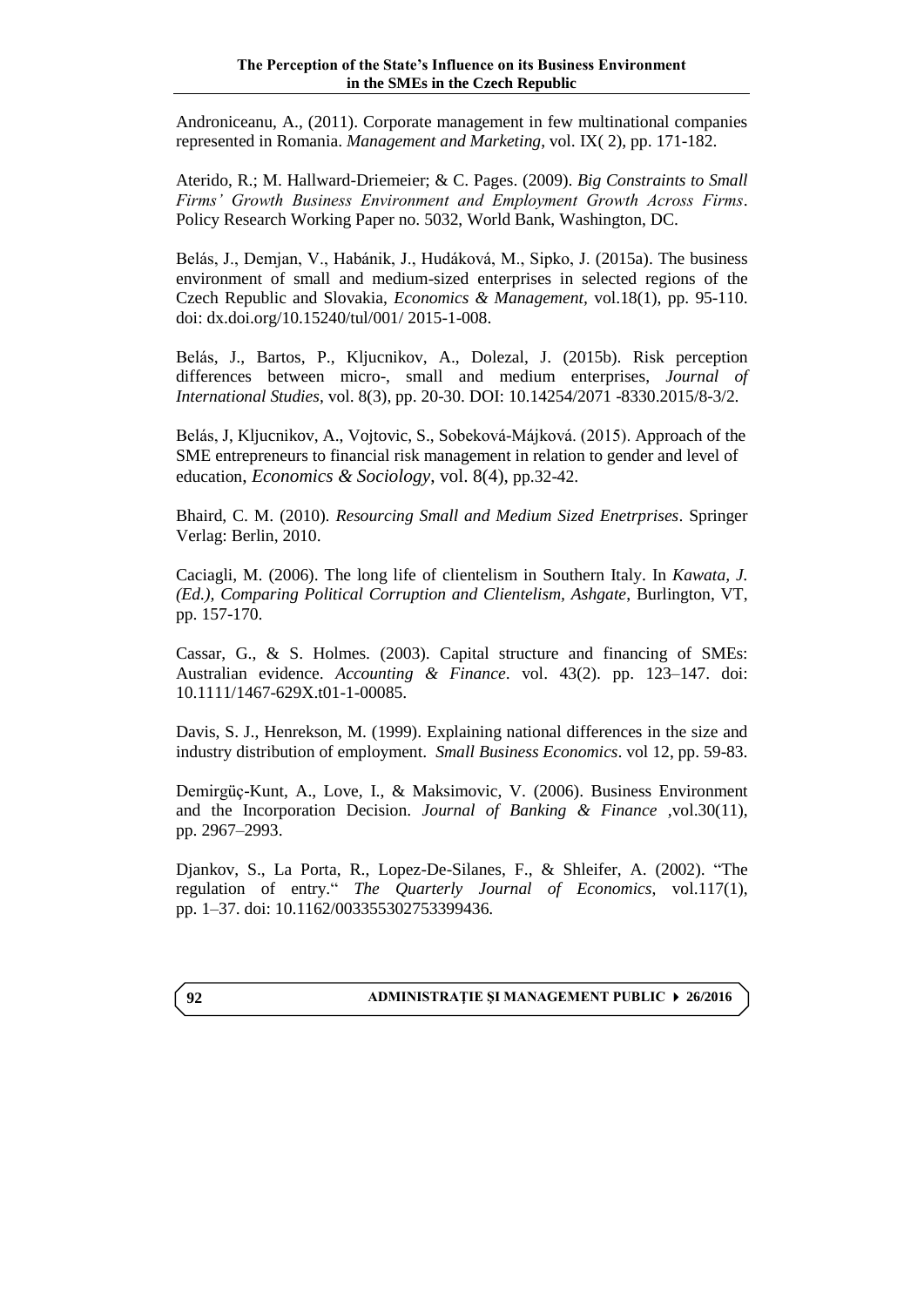Estrin, S., Korosteleva, J., & Mickiewicz, T. (2013). Which institutions encourage entrepreneurial growth aspirations? *Journal of Business Venturing*. vol. 28(4), pp. 564-580. doi:10.1016/j.jbusvent. 2012.05.001.

Fries, S., Lysenko, T., Polance, S., (2003). The 2002 business environment and enterprise performance survey: Results from a survey of 6, 100 firms. *European Bank for Reconstruction and Development Working Paper*.

Gallup Organization. (2007). *Observatory of European SMEs.* No. 196. In European Commission (Ed.), Brussels: European Commission.

García, C. (2015). PR, clientelism and economics: A comparison of southern Europe and Latin America. *Journal of Communication Management*, vol. 19(2), pp. 133-149. doi:10.1108/JCOM-03-2013-0026.

GFK. (2010). Korupční klima v České republice. GfK research. Retrieved April 12, 2015, from http://www.transparency.cz/doc/projekty/NIS/Konference/Martin Mravec GfK Korupcni klima v Ceske republice.pdf.

Ghobadian, A., & Galler, D. N. (1996). Total quality management in SMEs. *International Journal of Management Science*, vol. 24, pp. 83–106.

Günes-Ayata, A. (1994), Premodern, modern, postmodern. In *Roniger, L. and Günes-Ayata, A. (Eds), Democracy, Clientelism, and Civil Society*, Lynne Rienner Publishers, Boulder, CO, pp. 19-29.

Hallin, D., Mancini, P. (2004). *Comparing Media Systems*. Three Models of Media and Politics, Cambridge University Press, New York, NY

Hallin, D., Papathanassopoulos, S. (2002), Political clientelism and the media: Southern Europe and Latin America in comparative perspective, *Media, Culture & Society*, Vol. 24 No. 2. pp. 175-195. doi: 10.1177/016344370202400202.

Havierniková, K., Srovnalíková, P. (2014). The immunity of family business in the conditions of economic crisis. *Problems of Social and Economic Development of Business,* vol. 1. Montreal: Breeze, pp. 179-183.

Henderson, J., Weiler, S. (2010). Entrepreneurs and job growth: probing the boundaries of time and space. *Economic Development Quarterly*, vol. 24(1), pp. 23–32. doi: 10.1177/0891242409350917.

Henrekson, M., (2007). Entrepreneurship and institutions. *Comparative Labor Law and Policy Journal,* vol. 28(4), pp. 717–742.

**ADMINISTRATION AND PUBLIC MANAGEMENT 26/2016**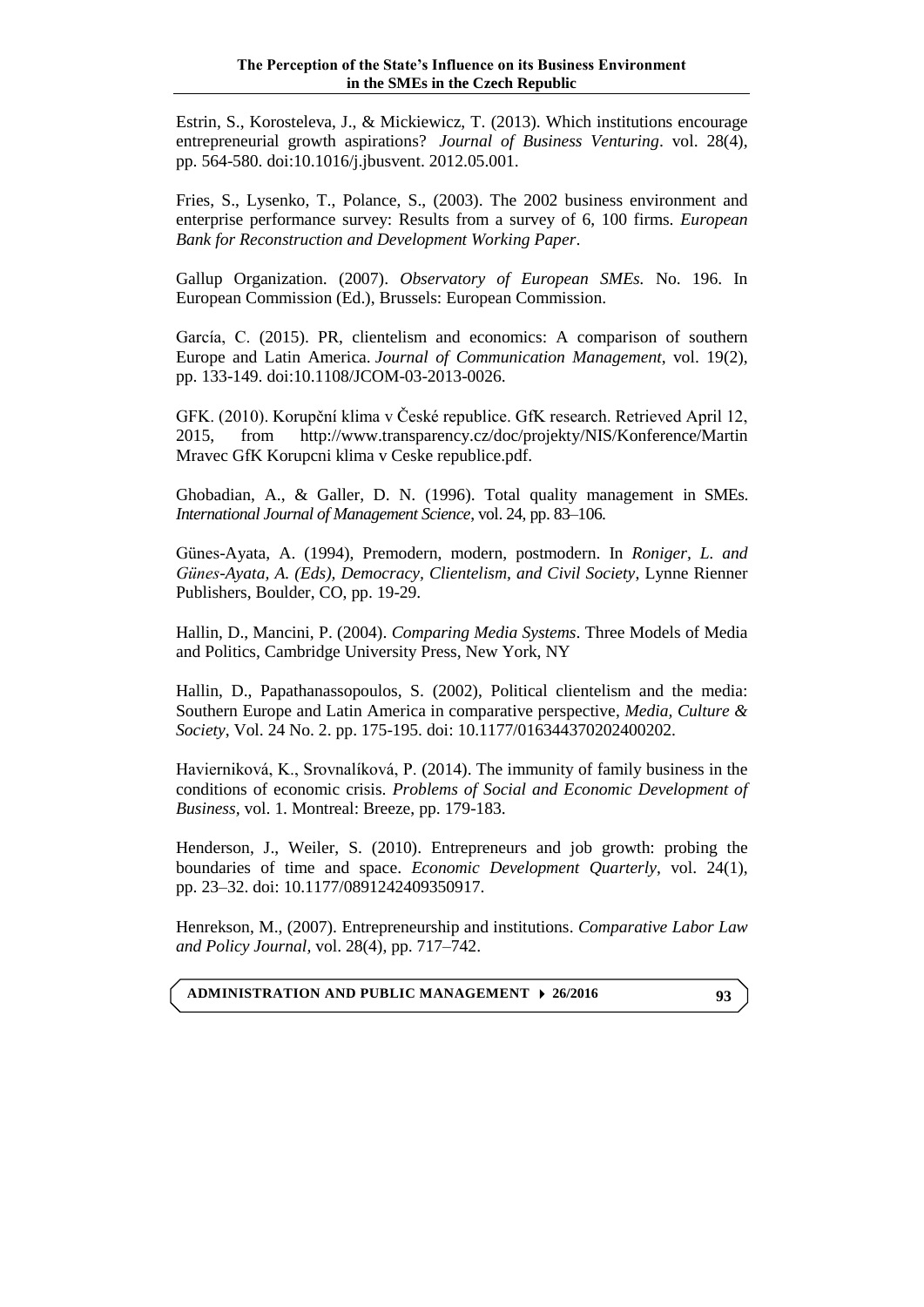Hodler, R. (2009). Industrial policy in an imperfect world. *Journal of Development Economics,* vol. 90(1), pp. 85–93. doi: 10.1016/ j.jdeveco.2009.01.009.

IFC. (2009). The SME Banking Knowledge Guide.

Kozubíková, L., Belás, J., Bilan, Y., & Bartoš, P. (2015). Personal characteristics of entrepreneurs in the context of perception and management of business risk in the SME segment. *Economics and Sociology*, vol. 8(1), pp. 41-54. doi:10.14254/ 2071-789X.2015/8-1/4.

Krajnakova, E., Navikaite, A., Navickas, V**.** (2015). Paradigm Shift of Small and Medium-Sized Enterprises Competitive Advantage to Management of Customer Satisfaction. *Inzinerine Ekonomika-Engineering Economics*, vol. 26(3), pp. 327-332.

Kramoliš J. (2015). Design as a Condition for Prosperity in Czech Businesses- A Comparative Study. *Journal of Competitiveness*, vol. 7(4), pp. 33-47.

Kuzmišin, P. (2009). The Quality of Business Environment and its Effect on the Competitiveness of a Business. *Journal of Competitiveness*, vol. 1(1), pp. 42-55.

La Porta, R., Lopez-De-Silanes, F., Shleifer, A., & Vishny, R. (1999). The quality of government, *Journal of Law, Economics and Organisation*, vol. 15(1), pp. 222–279.

Laeven, L., C. Woodruff. (2007). The Quality of the Legal System, Firm Ownership, and Firm Size. *Review of Economics and Statistics,* vol. 89(4), pp. 601–614.

Lízal L., Kocenda, E. (2001). State of corruption in transition: case of the Czech Republic. *Emerging Markets Review*, vol. 2(2), pp. 138–160. doi:10.1016/S1566- 0141(01)00014-0.

Love, I. (2003). Financial Development and Financing Constraints: International Evidence from the Structural Investment Model. *Review of Financial Studies,* vol. 16(3), pp. 765–791.

Mathur, A. (2011). *Beyond Bankruptcy: Does the Bankruptcy Code Provide a Fresh Start To Entrepreneurs,* Working Paper. USA: Office of Advocacy, April.

Mcmullen, J., Bagby, D., Palich, L**. (**2008). Economic freedom and the motivation to engage in entrepreneurial action. *Entrepreneurship Theory and Practice*, vol. 32(5), pp. 875–895. doi: 10.1111/j.1540-6520.2008.00260.x.

## **ADMINISTRAŢIE ŞI MANAGEMENT PUBLIC 26/2016**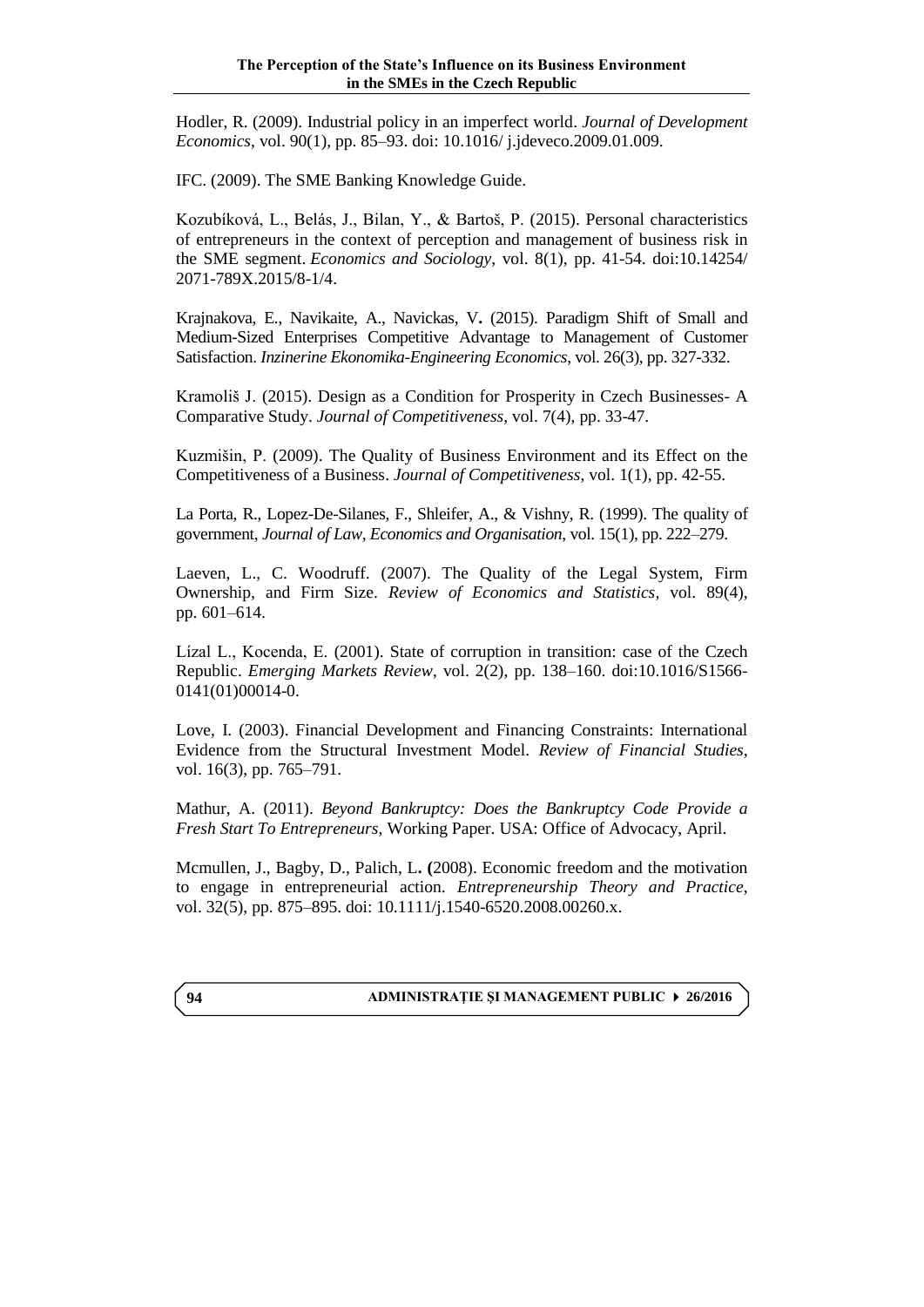Murphy, K.M., Shleifer, A., Vishny, R.W. (1993). Why is rent seeking so costly to growth?, *American Economic Review*, vol. 83(2), pp. 409–414.

Nageri, I. K., Nageri, I. S., & Amin, A. (2015). The joint impact of stock market and corruption on economic growth and development in nigeria: Evidence from cointegration and vecm analysis. *Serbian Journal of Management, v*ol. 10(2), pp. 189-200. doi:10.5937/sjm10-7507.

Parker, S. (2007). Law and the economics of entrepreneurship. *Comparative Labor Law and Policy Journal*, vol. 28(1), pp. 695–716.

Piattoni, S. (2001). Clientelism, Interests and Democratic Representation: The European Experience in Historical and Comparative Perspective", Cambridge University Press, New York, NY.

Rogojanu, A., Badea, L. (2011). Business ethic and education – an intelligent solution or a sustainable development? *Equilibrium*, vol. 6(4), pp. 21-37 .doi <http://dx.doi.org/10.12775/EQUIL2011.026>

Taraba, P., Heinzová, R., Pitrová, K., Hart, M., & Trojan, J. (2015). Project risks in enterprises in the Czech Republic. Paper presented at the *Proceedings of the 25th International Business Information Management Association Conference - Innovation Vision 2020: From Regional Development Sustainability to Global Economic Growth*, IBIMA 2015. pp. 814-821.

Van Stel, A., Storey, D., Thurik, R. (2007). The effect of business regulations on nascent and young business entrepreneurship. *Small Business Economics*, vol. 28(1), pp. 171–186.

Virglerová, Z., Kozubíková, L., Vojtovič, S. (2016). Influence of selected factors on financial risk management in SMEs in the Czech Republic. *Montenegrin Journal of Economics*, vol. 12(1), pp. 21-36.

Wallace, C., Latcheva, R. (2006). Economic transformation outside the law: corruption, trust in public institutions and the informal economy in transition countries of Central and Eastern Europe. *Europe-Asia Studies*, vol. 58(1), pp. 81–102.

Wei, S. (2000). Bribery in the economies: Grease or sand? Brookings Institute Working Paper, Retrieved January 20, 2016 from http://www.brookings. org/scholars/swei.htm.

**ADMINISTRATION AND PUBLIC MANAGEMENT 26/2016**